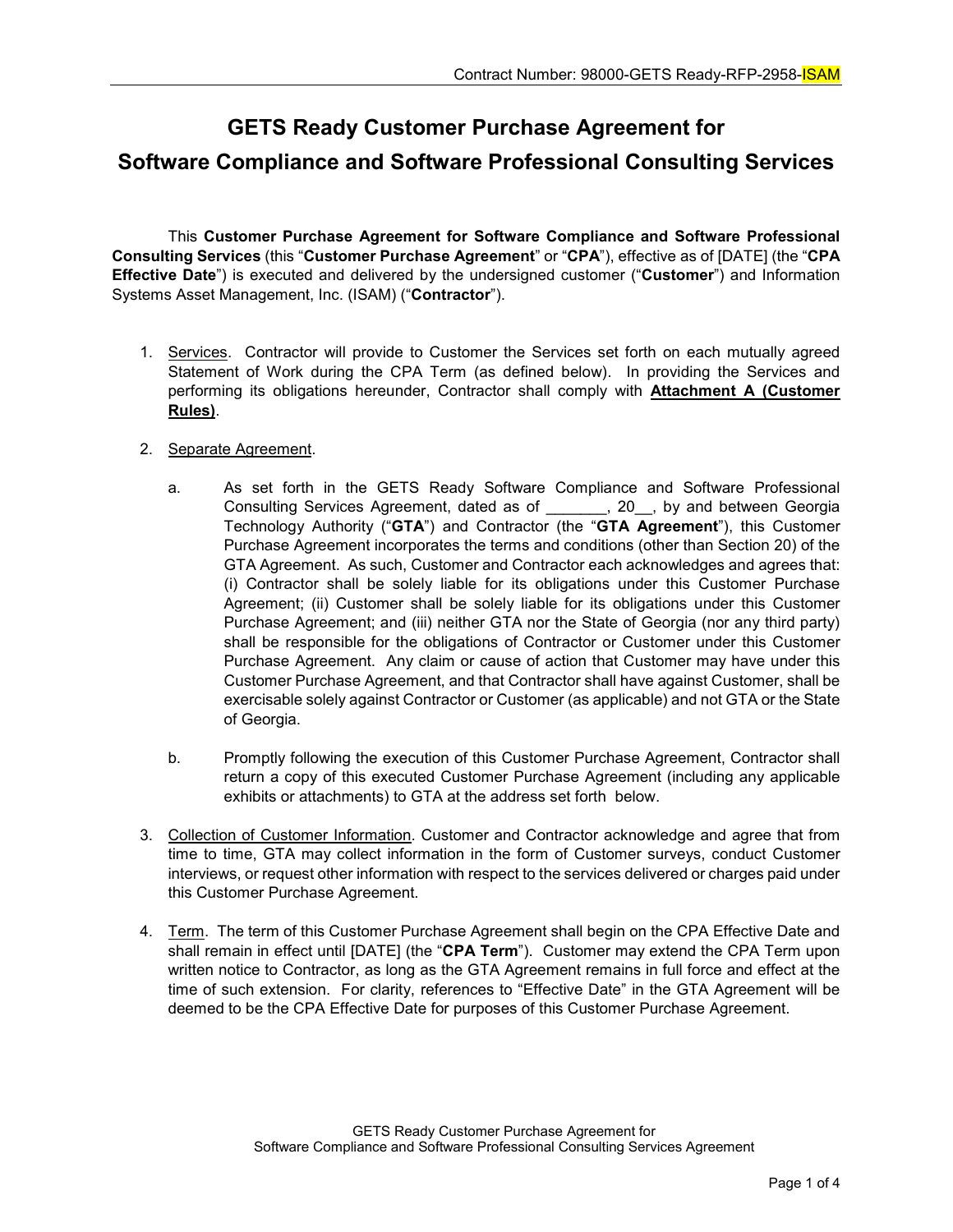5. Address for Notices and Billing. All notices, requests, or other communications (excluding invoices) hereunder shall be sent to the following addresses:

|                      | Customer | Contractor                       |
|----------------------|----------|----------------------------------|
| <b>Entity Name</b>   |          | <b>Information Systems Asset</b> |
|                      |          | Management, Inc.                 |
| Address Line 1       |          | 4152 North River Run             |
| Address Line 2       |          |                                  |
| City, State, Zip     |          | Savage, MN 55378                 |
| <b>Contact Name</b>  |          | Alan S Bain                      |
| <b>Contact Title</b> |          | Vice President of Delivery       |
| Email                |          | abain@isamgroup.com              |

Contractor shall submit invoices detailing the Charges for the Services to Customer at the following address:

|                      | Customer |
|----------------------|----------|
| <b>Entity Name</b>   |          |
| Address Line 1       |          |
| Address Line 2       |          |
| City, State, Zip     |          |
| <b>Contact Name</b>  |          |
| <b>Contact Title</b> |          |
| Fmail                |          |

- 6. Entire Agreement; Counterparts. This Customer Purchase Agreement (including the relevant provisions of the GTA Agreement and any Attachments hereto) constitutes the entire agreement between the parties with respect to its subject matter and supersedes all other representations, understandings or agreements that are not expressed herein, whether oral or written. Except as otherwise set forth herein, no amendment to this Customer Purchase Agreement shall be valid unless in writing and signed by both parties. Contractor and Customer may execute this CPA in multiple counterparts, each of which constitutes an original, and all of which, collectively, constitute only one agreement. The signatures for both Contractor and Customer need not appear on the same counterpart, and delivery of an executed counterpart signature page by facsimile or by electronic mail shall be as effective as executing and delivering this CPA in the presence of the other party.
- 7. Third-Party Beneficiary. Customer and Contractor hereby agree that GTA is an intended and express third party beneficiary of Sections 2 and 3 of this Customer Purchase Agreement and shall have the right, exercisable in its sole discretion, to enforce such terms and conditions, or to exercise any other right, or seek any other remedy, which may be available to it as a third-party beneficiary of Sections 2 and 3 of this Customer Purchase Agreement.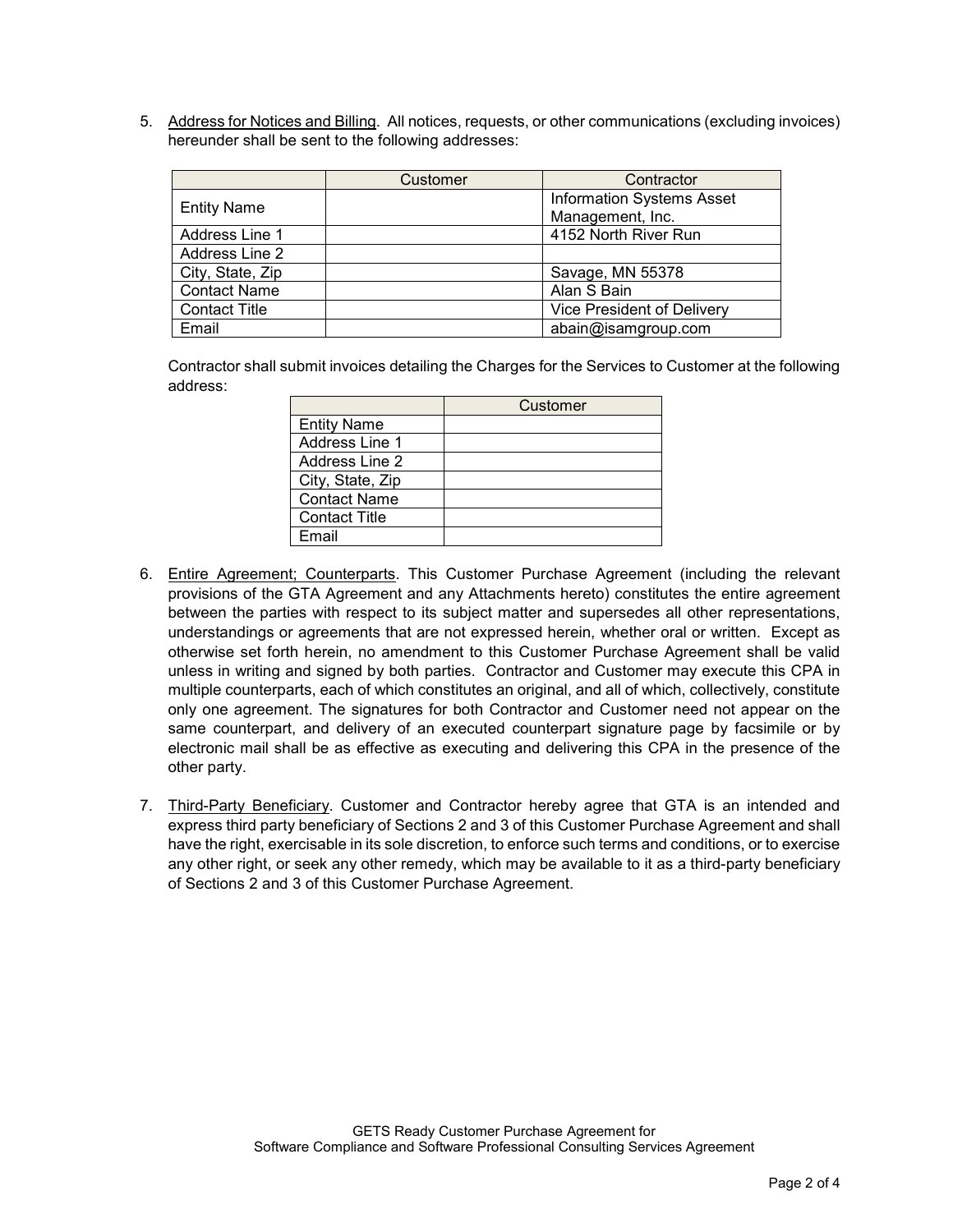IN WITNESS WHEREOF, the duly authorized representatives of the parties hereto have executed this Agreement as of the date signed by both parties below.

| [Name of Customer]                                                                                 | [Contractor]                               |
|----------------------------------------------------------------------------------------------------|--------------------------------------------|
|                                                                                                    | Information Systems Asset Management, Inc. |
|                                                                                                    |                                            |
|                                                                                                    | Name: Alan S Bain                          |
|                                                                                                    | Title: Vice President of Delivery          |
| Date:<br>the control of the control of the control of the control of the control of the control of |                                            |

Contractor to return a copy of this executed Customer Purchase Agreement, and any applicable exhibits or attachments to:

Georgia Technology Authority GETS Ready Program Attention: Peter Blake 47 Trinity Avenue, 6<sup>th</sup> Floor Atlanta, GA 30334 Email: [peter.blake@gta.ga.gov](mailto:peter.blake@gta.ga.gov)

Administrative fee payments from Contractor to GTA should be mailed to the following address and with the below memo:

Georgia Technology Attn: GTA Accounting P.O. Box 945941 Atlanta, GA 30394-5941

*Memo: "GTA Software Compliance Admin Fee Payment"*